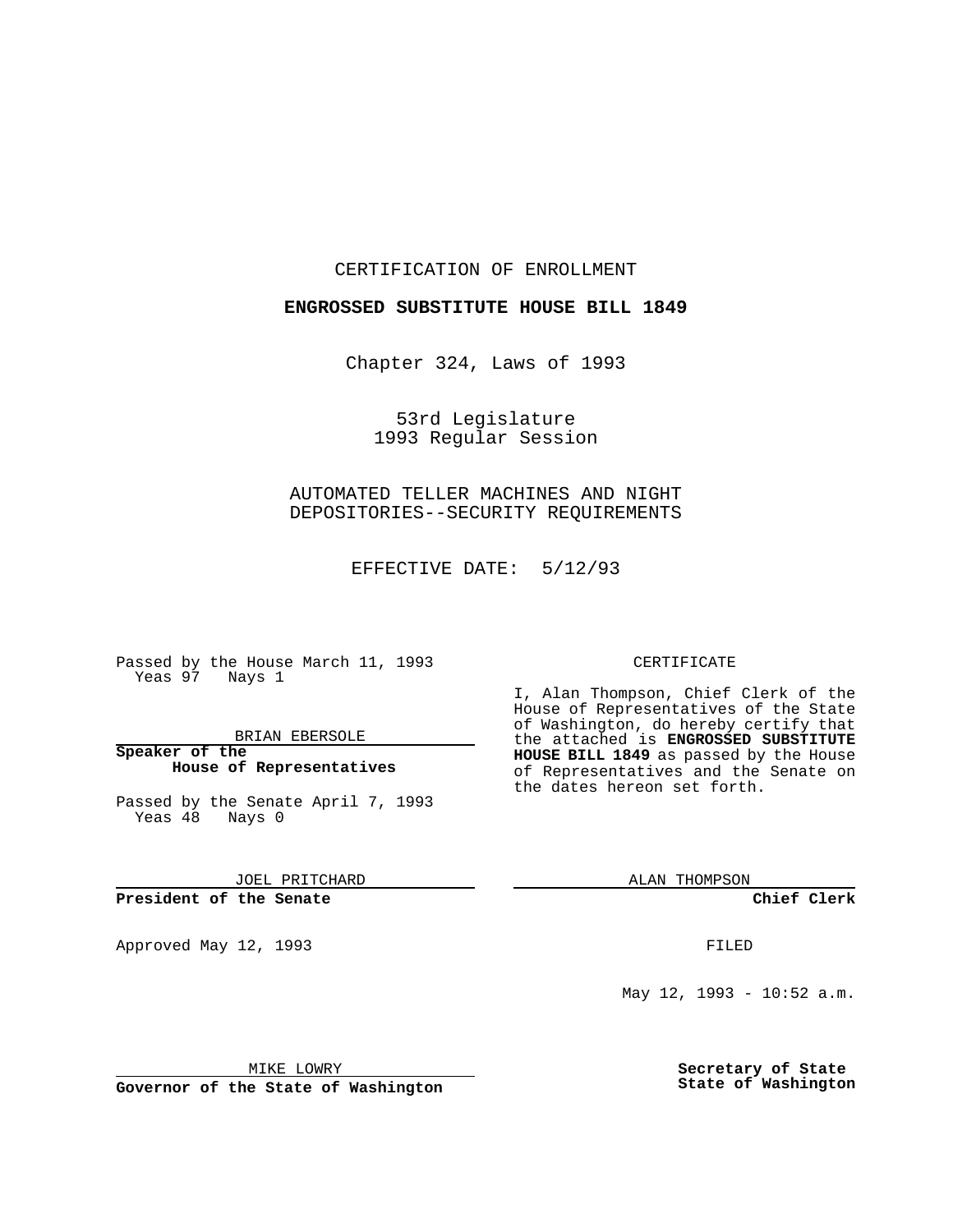## **ENGROSSED SUBSTITUTE HOUSE BILL 1849** \_\_\_\_\_\_\_\_\_\_\_\_\_\_\_\_\_\_\_\_\_\_\_\_\_\_\_\_\_\_\_\_\_\_\_\_\_\_\_\_\_\_\_\_\_\_\_

\_\_\_\_\_\_\_\_\_\_\_\_\_\_\_\_\_\_\_\_\_\_\_\_\_\_\_\_\_\_\_\_\_\_\_\_\_\_\_\_\_\_\_\_\_\_\_

Passed Legislature - 1993 Regular Session

## **State of Washington 53rd Legislature 1993 Regular Session**

**By** House Committee on Financial Institutions & Insurance (originally sponsored by Representatives Zellinsky, Mielke, Peery, Kessler, Dyer, R. Johnson, Jones, R. Meyers, Jacobsen and Kremen)

Read first time 03/01/93.

 AN ACT Relating to security for automated teller machines and night deposit facilities; adding a new section to chapter 30.04 RCW; adding a new section to chapter 31.12 RCW; adding a new section to chapter 32.04 RCW; adding a new section to chapter 33.04 RCW; adding a new chapter to Title 19 RCW; and declaring an emergency.

BE IT ENACTED BY THE LEGISLATURE OF THE STATE OF WASHINGTON:

 NEW SECTION. **Sec. 1.** Unless the context clearly requires otherwise, the definitions in this section apply throughout this chapter.

 (1) "Access area" means a paved walkway or sidewalk that is within fifty feet of an automated teller machine or night deposit facility. "Access area" does not include publicly maintained sidewalks or roads. (2) "Access device" means:

 (a) "Access device" as defined in federal reserve board Regulation E, 12 C.F.R. Part 205, promulgated under the Electronic Fund Transfer Act, 15 U.S.C. Sec. 1601, et seq.; or

 (b) A key or other mechanism issued by a banking institution to its customer to give the customer access to the banking institution's night deposit facility.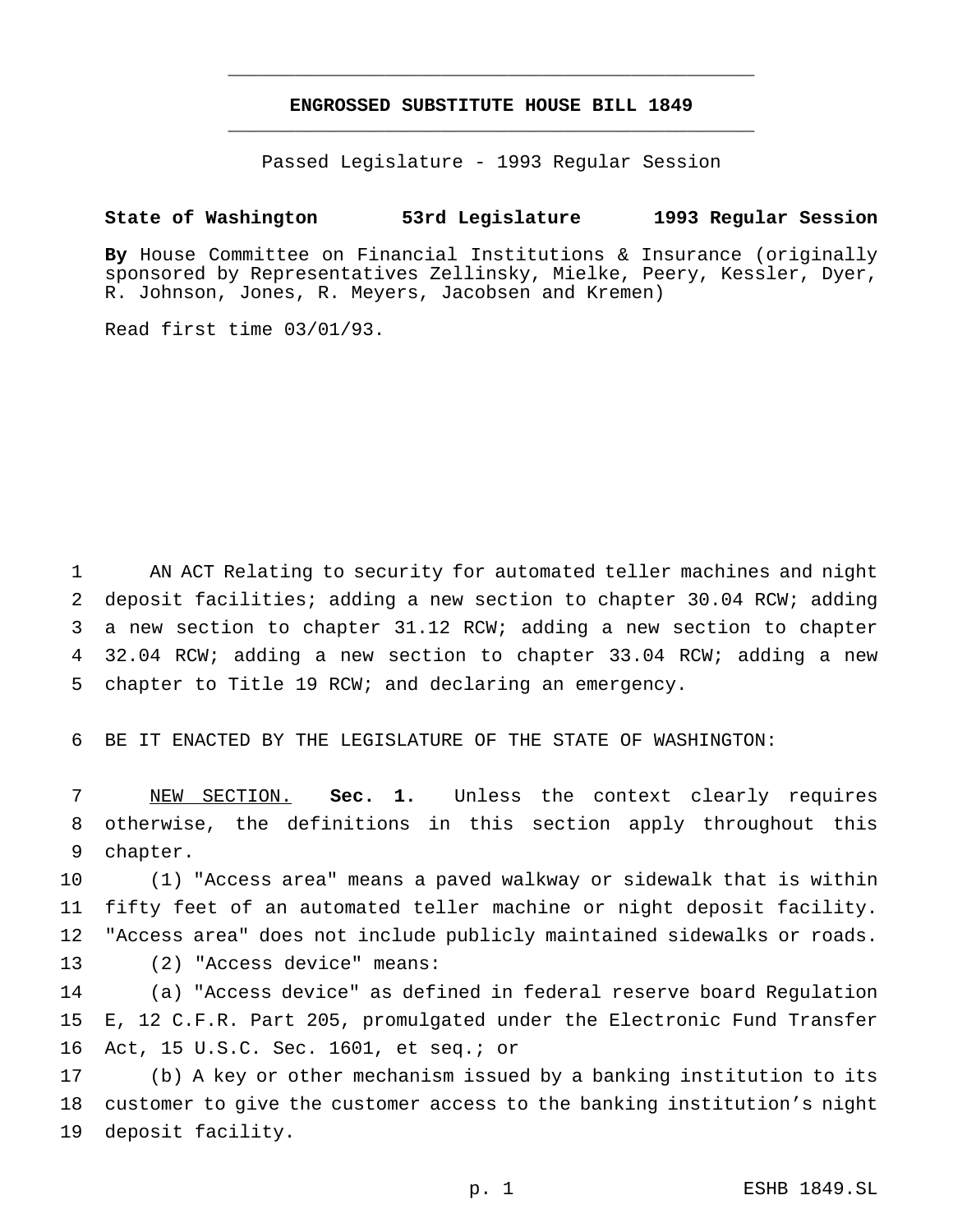(3) "Automated teller machine" means an electronic information processing device located in this state that accepts or dispenses cash in connection with a credit, deposit, or convenience account. "Automatic teller machine" does not include a device used primarily to facilitate check guarantees or check authorizations, used in connection with the acceptance or dispensing of cash on a person-to-person basis such as by a store cashier, or used for payment of goods and services.

 (4) "Banking institution" means a state or federally chartered bank, trust company, savings bank, savings and loan association, and credit union.

 (5) "Candlefoot power" means a light intensity of candles on a horizontal plane at thirty-six inches above ground level and five feet in front of the area to be measured.

 (6) "Control of an access area or defined parking area" means to have the present authority to determine how, when, and by whom it is to be used, and how it is to be maintained, lighted, and landscaped.

 (7) "Defined parking area" means that portion of a parking area open for customer parking that is:

 (a) Contiguous to an access area with respect to an automated teller machine or night deposit facility;

 (b) Regularly, principally, and lawfully used for parking by users of the automated teller machine or night deposit facility while conducting transactions during hours of darkness; and

 (c) Owned or leased by the operator of the automated teller machine or night deposit facility or owned or controlled by the party leasing the automated teller machine or night deposit facility site to the operator. "Defined parking area" does not include a parking area that is not open or regularly used for parking by users of the automated teller machine or night deposit facility who are conducting transactions during hours of darkness. A parking area is not open if it is physically closed to access or if conspicuous signs indicate that it is closed. If a multiple level parking area satisfies the conditions of this subsection (7)(c) and would therefore otherwise be a defined parking area, only the single parking level deemed by the operator of the automated teller machine and night deposit facility to be the most directly accessible to the users of the automated teller machine and night deposit facility is a defined parking area.

 (8) "Hours of darkness" means the period that commences thirty minutes after sunset and ends thirty minutes before sunrise.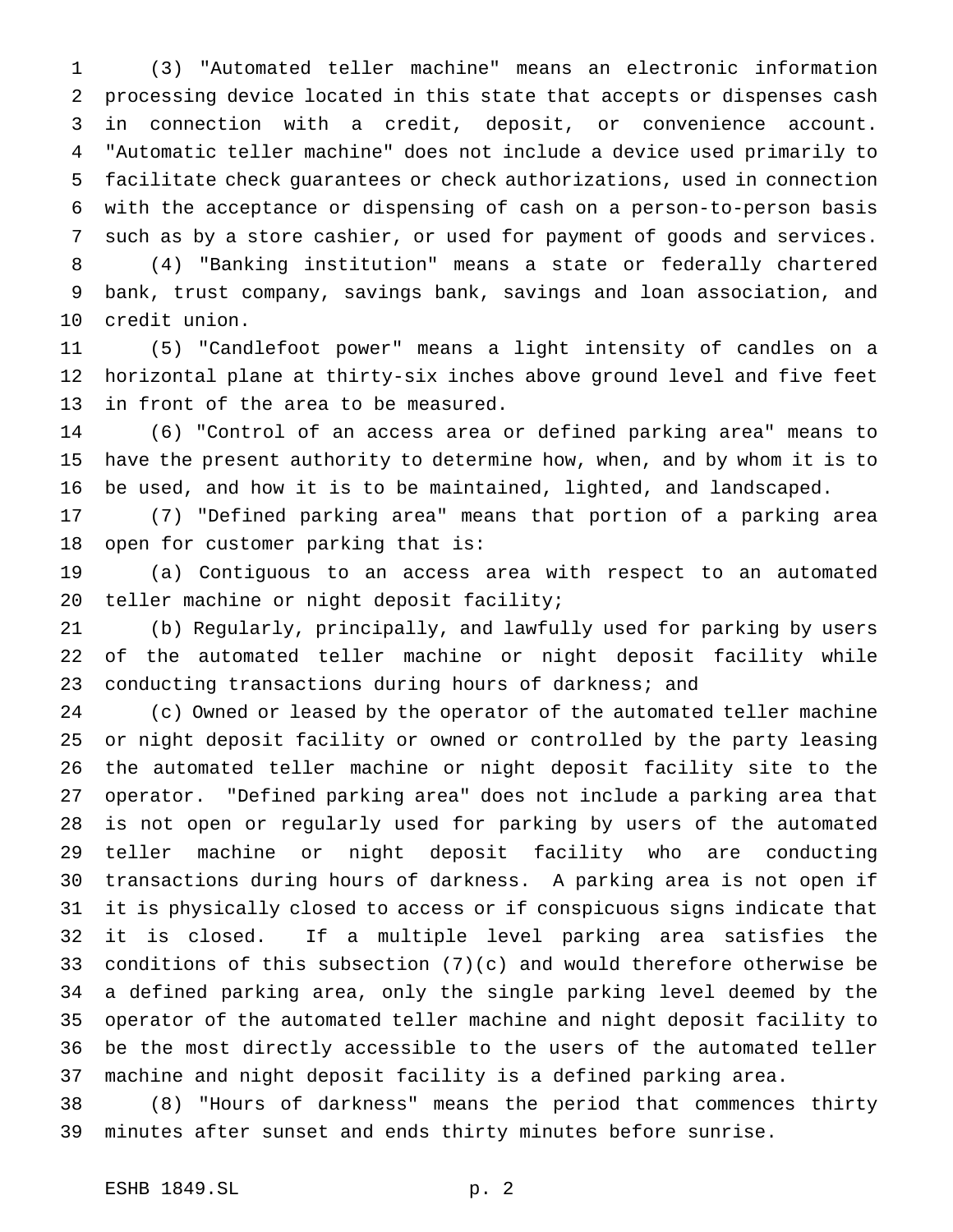(9) "Night deposit facility" means a receptacle that is provided by a banking institution for the use of its customers in delivering cash, checks, and other items to the banking institution.

 (10) "Operator" means a banking institution or other business entity or a person who operates an automated teller machine or night deposit facility.

 NEW SECTION. **Sec. 2.** The intent of the legislature in enacting this chapter is to enhance the safety of consumers using automated teller machines and night deposit facilities in Washington without discouraging the siting of automated teller machines and night deposit facilities in locations convenient to consumers' homes and workplaces. Because decisions concerning safety at automated teller machines and night deposit facilities are inherently subjective, the legislature establishes as the standard of care applicable to operators of automated teller machines and night deposit facilities, in connection with user safety, compliance with the objective standards and information requirements of this chapter. It is not the intent of the legislature in enacting this chapter to impose a duty to relocate or modify automated teller machines or night deposit facilities upon the occurrence of a particular event or circumstance, but rather to establish a means for the evaluation of all automated teller machines and night deposit facilities as provided in this chapter. The legislature further recognizes the need for uniformity as to the establishment of safety standards for automated teller machines and night deposit facilities and intends with this chapter to supersede and preempt a rule, regulation, code, or ordinance of a city, county, municipality, or local agency regarding customer safety at automated teller machines and night deposit facilities in Washington.

 NEW SECTION. **Sec. 3.** On or before July 1, 1994, with respect to an existing installed automated teller machine and night deposit facility in this state, and an automated teller machine or night deposit facility installed after July 1, 1994, the operator shall adopt procedures for evaluating the safety of the automated teller machine or night deposit facility. These procedures must pertain to the following: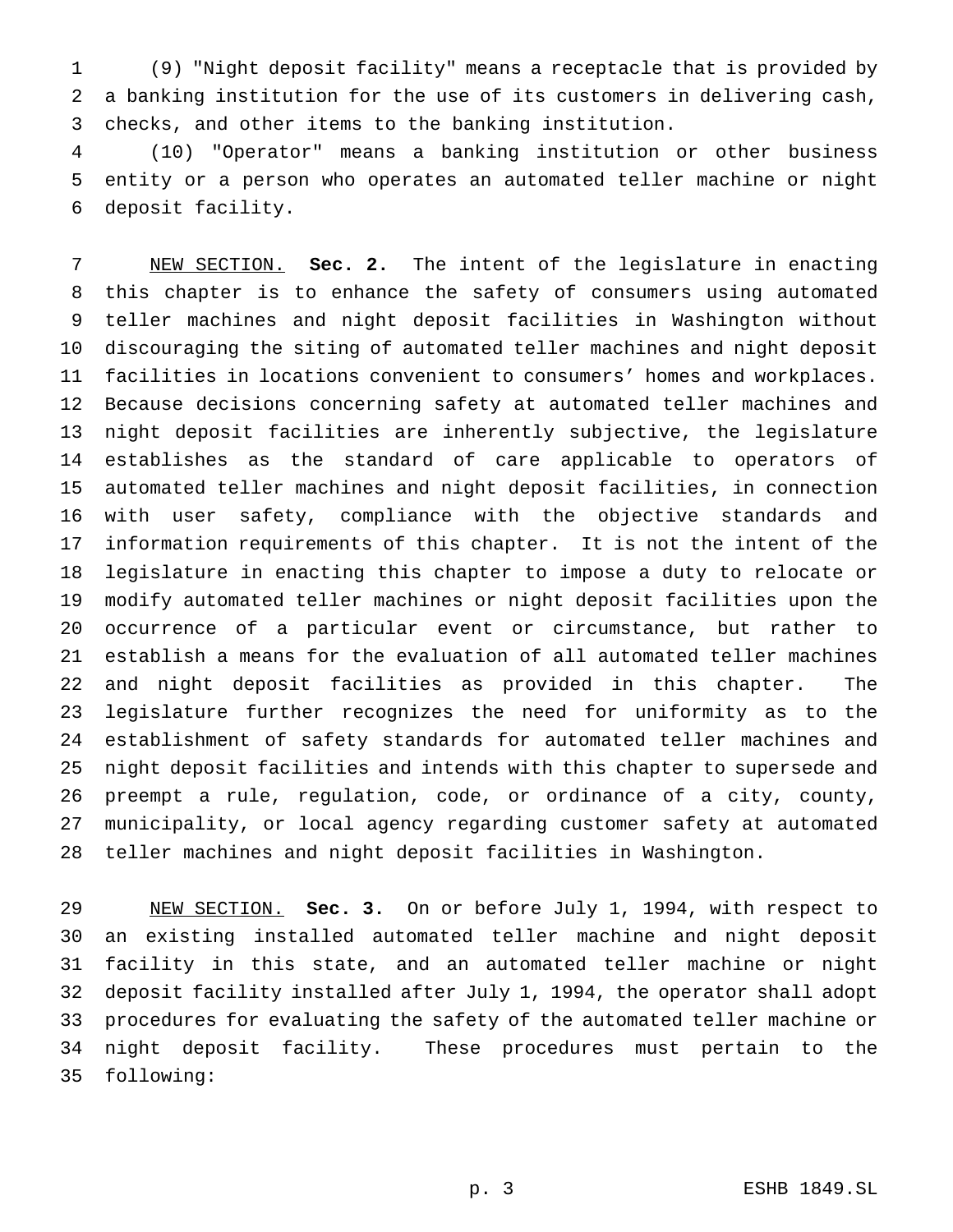(1) The extent to which the lighting for the automated teller machine or night deposit facility complies or will comply with the standards required by section 5 of this act;

 (2) The presence of landscaping, vegetation, or other obstructions in the area of the automated teller machine or night deposit facility, the access area, and the defined parking area; and

 (3) The incidence of crimes of violence in the immediate neighborhood of the automated teller machine or night deposit facility, as reflected in the records of the local law enforcement agency and of which the operator has actual knowledge.

 NEW SECTION. **Sec. 4.** (1) An operator of an automated teller machine or night deposit facility installed on or after July 1, 1994, shall comply with section 5 of this act beginning on the date the automated teller machine or night deposit facility is installed. Compliance with section 5 of this act by an operator as to an automated teller machine and night deposit facility existing as of July 1, 1994, is optional until July 1, 1996, and mandatory thereafter. This section applies to an operator of an automated teller machine or night deposit facility only to the extent that the operator controls the access area or defined parking area to be lighted.

 (2) If an access area or a defined parking area is not controlled by the operator of an automated teller machine or night deposit facility, and if the person who leased the automated teller machine or night deposit facility site to the operator controls the access area or defined parking area, the person who controls the access area or defined parking area shall comply with section 5 of this act for an automated teller machine or night deposit facility installed on or after July 1, 1994, beginning on the date the automated teller machine or night deposit facility is installed and for an automated teller machine or night deposit facility existing as of July 1, 1994, by or on July 1, 1996.

 NEW SECTION. **Sec. 5.** The operator, owner, or other person responsible for an automated teller machine or night deposit facility shall provide lighting during hours of darkness with respect to an open and operating automated teller machine or night deposit facility and a defined parking area, access area, and the exterior of an enclosed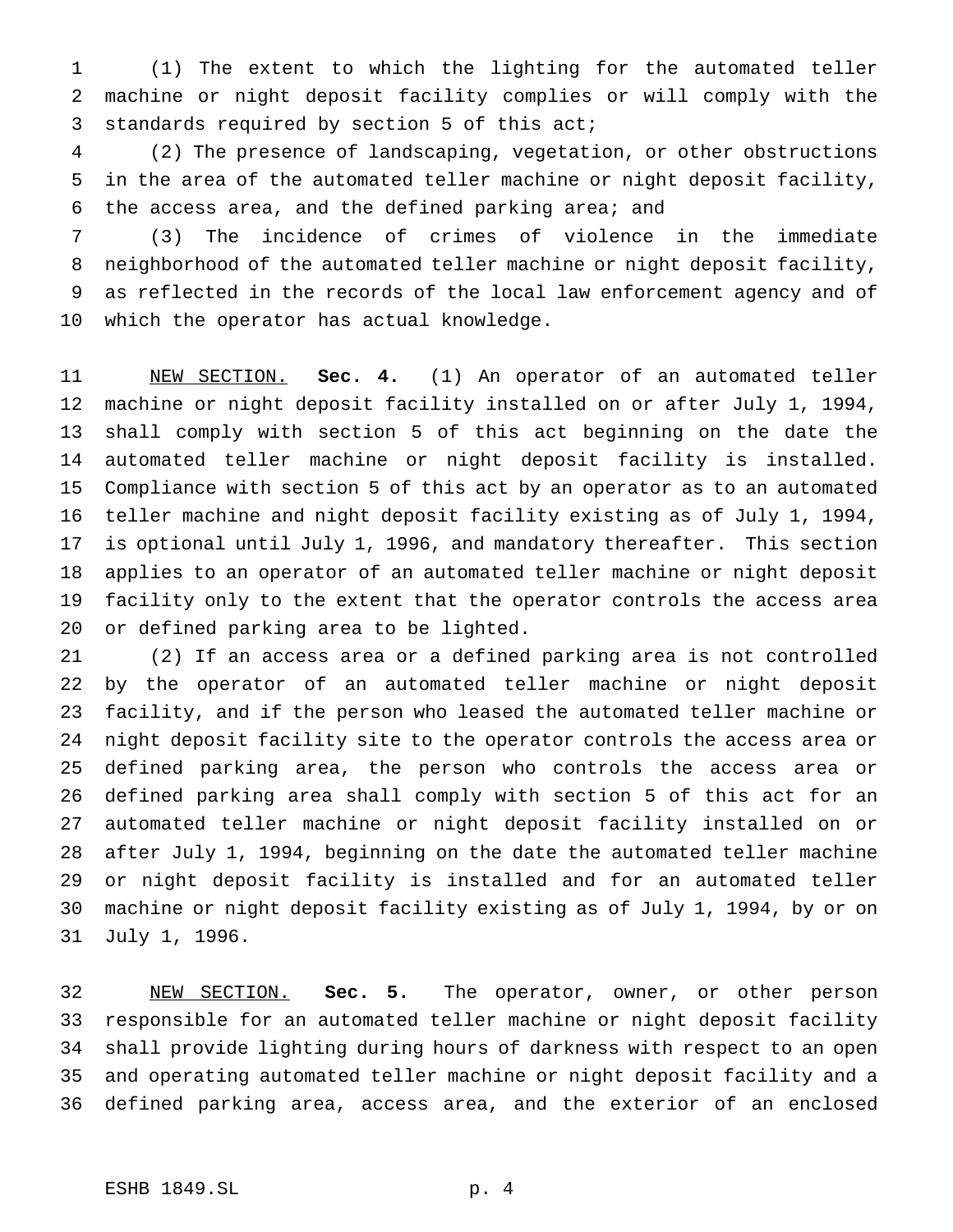automated teller machine or night deposit facility installation according to the following standards:

 (1) There must be a minimum of ten candlefoot power at the face of the automated teller machine or night deposit facility and extending in an unobstructed direction outward five feet;

 (2) There must be a minimum of two candlefoot power within fifty feet from all unobstructed directions from the face of the automated teller machine or night deposit facility. In the event the automated teller machine or night deposit facility is located within ten feet of the corner of the building and the automated teller machine or night deposit facility is generally accessible from the adjacent side, there must be a minimum of two candlefoot power along the first forty unobstructed feet of the adjacent side of the building; and

 (3) There must be a minimum of two candlefoot power in that portion of the defined parking area within fifty feet of the automated teller machine or night deposit facility.

 NEW SECTION. **Sec. 6.** The issuer of an access device shall furnish a customer receiving the device with a notice of basic safety precautions that the customer should employ while using an automated teller machine or night deposit facility. This information must be furnished by personally delivering or by mailing the information to each customer whose mailing address is in this state for the account to which the access device relates. This information must be furnished for an access device issued on or after July 1, 1994, at or before the time the customer is furnished with his or her access device. For a customer to whom an access device was issued before July 1, 1994, the information must be delivered or mailed to the customer on or before December 31, 1994. Only one notice must be furnished per household, and if an access device is furnished to more than one customer for a single account or set of accounts or on the basis of a single application or other request for the access devices, only a single notice must be furnished in satisfaction of the notification responsibilities as to all those customers. The information may be included with other disclosures related to the access device furnished to the customer, such as with an initial or periodic disclosure statement furnished under the Electronic Fund Transfer Act, 15 U.S.C. Sec. 1601, et seq.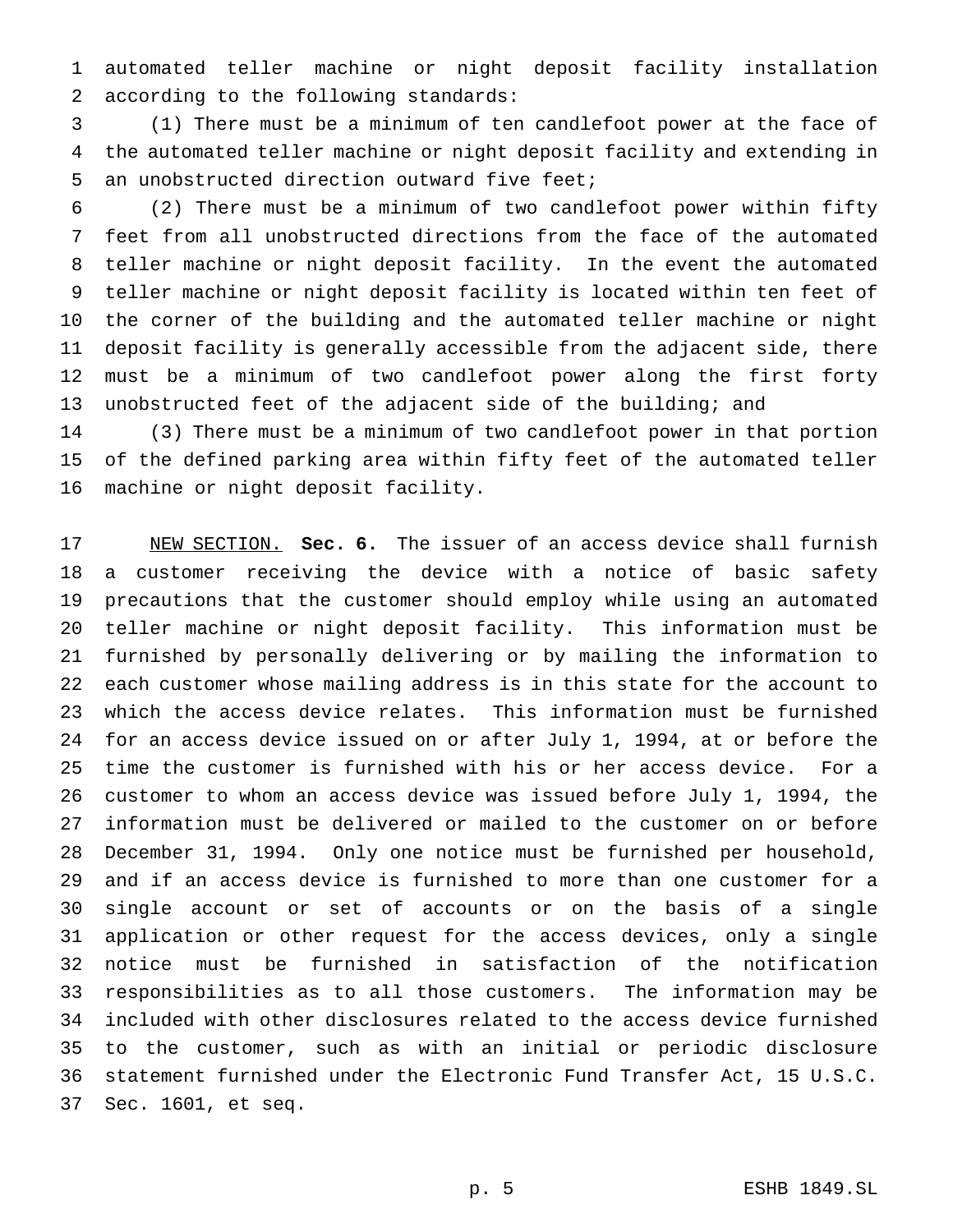NEW SECTION. **Sec. 7.** This chapter does not apply to an automated teller machine or night deposit facility that is:

 (1) Located inside of a building, unless it is a freestanding installation that exists for the sole purpose of providing an enclosure for the automated teller machine or night deposit facility;

 (2) Located inside a building, except to the extent a transaction can be conducted from outside the building; or

 (3) Located in an area, including an access area, building, enclosed space, or parking area that is not controlled by the operator.

 NEW SECTION. **Sec. 8.** This chapter supersedes and preempts all rules, regulations, codes, statutes, or ordinances of all cities, counties, municipalities, and local agencies regarding customer safety at automated teller machines or night deposit facilities located in this state.

 NEW SECTION. **Sec. 9.** Compliance with the objective standards and information requirements of this chapter is prima facie evidence that the operator of the automated teller machine or night deposit facility in question has provided adequate measures for the safety of users of the automated teller machine or night depository.

 NEW SECTION. **Sec. 10.** A new section is added to chapter 30.04 RCW to read as follows:

 Chapter 19.-- RCW (sections 1 through 9 of this act) applies to automated teller machines and night depositories regulated under this title.

 NEW SECTION. **Sec. 11.** A new section is added to chapter 31.12 RCW to read as follows:

 Chapter 19.-- RCW (sections 1 through 9 of this act) applies to automated teller machines and night depositories regulated under this title.

 NEW SECTION. **Sec. 12.** A new section is added to chapter 32.04 RCW to read as follows:

 Chapter 19.-- RCW (sections 1 through 9 of this act) applies to automated teller machines and night depositories regulated under this title.